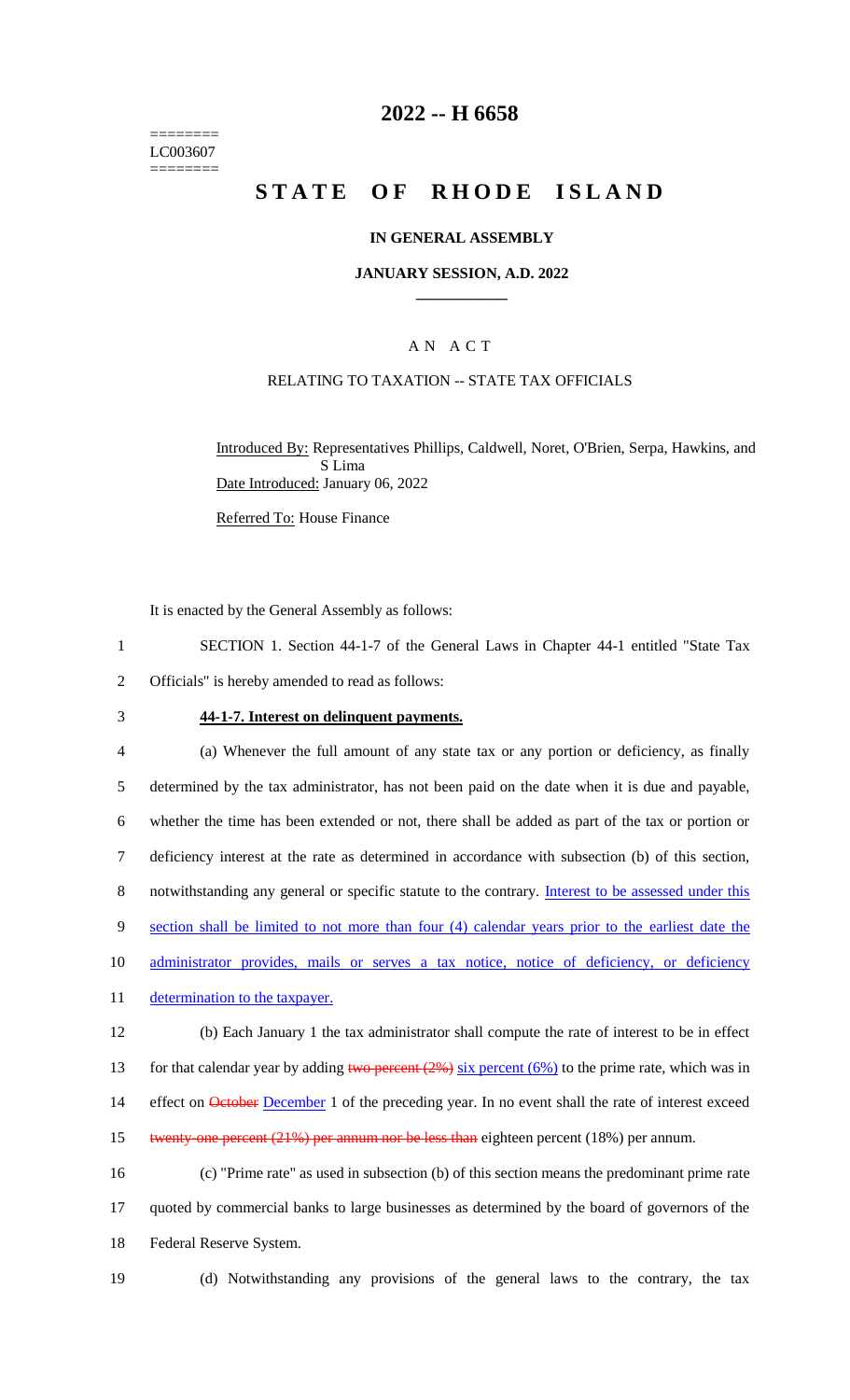- 1 administrator shall waive interest and penalty on the taxable portion of each Paycheck Protection
- 2 Program loan taxed pursuant to  $\S § 44-11-11(a)(1)(iv)$ , 44-14-11, and 44-30-12(b)(8) and forgiven
- 3 during tax year 2020 provided that the tax on that portion is paid in full on or before March 31,
- 4 2022. The tax administrator shall make available suitable forms with instructions for making tax
- 5 payments on the taxable portion of such forgiven Paycheck Protection Program loans.
- 6 SECTION 2. This act shall take effect upon passage.

#### ======== LC003607

========